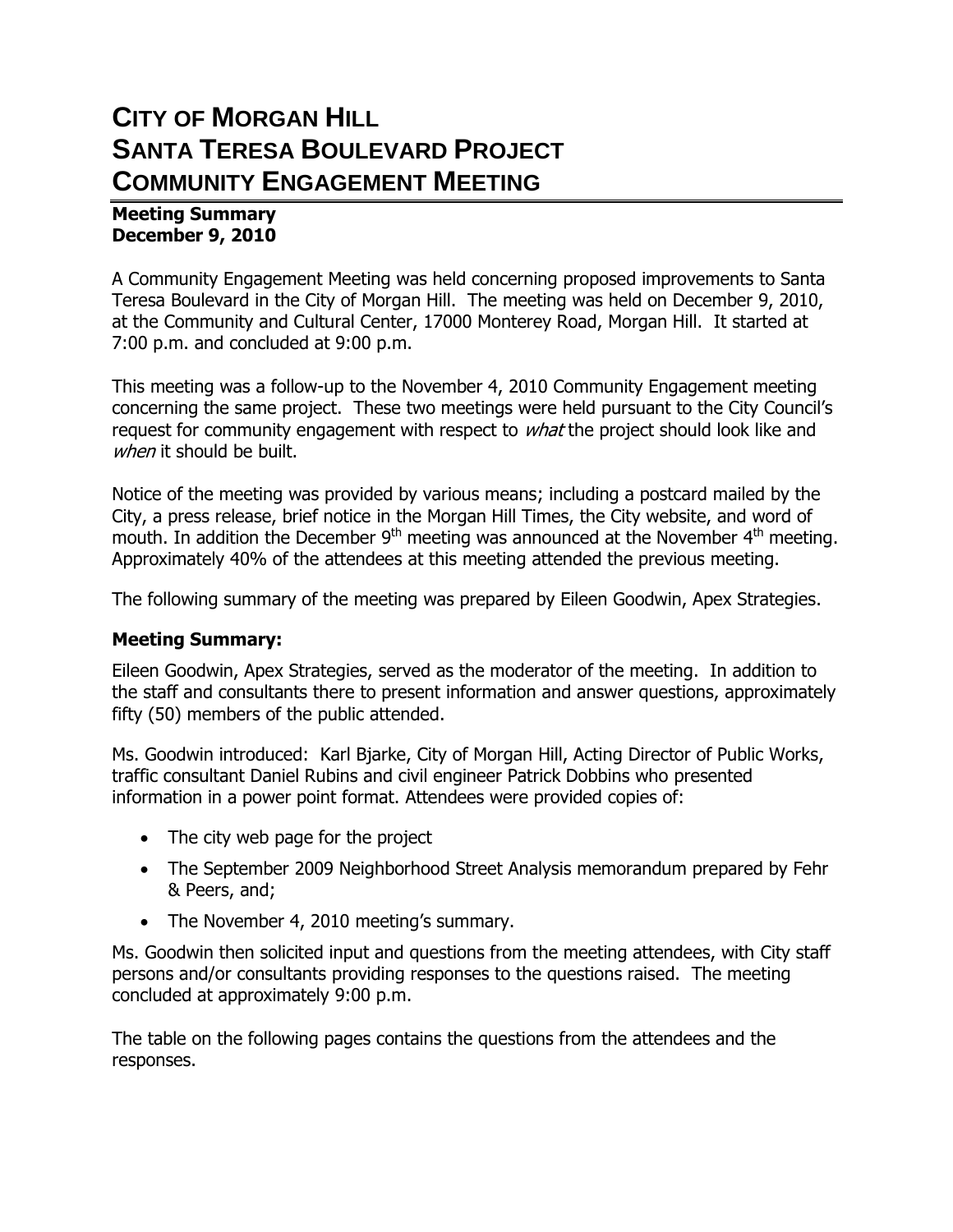# **Community Comments and Responses:**

|                | <b>Comment/Question</b>                                                                                                                                                                                           | <b>Response/Answer</b>                                                                                                                                                                                                                                                                                                                                                                                                                                                                                                                                                       |
|----------------|-------------------------------------------------------------------------------------------------------------------------------------------------------------------------------------------------------------------|------------------------------------------------------------------------------------------------------------------------------------------------------------------------------------------------------------------------------------------------------------------------------------------------------------------------------------------------------------------------------------------------------------------------------------------------------------------------------------------------------------------------------------------------------------------------------|
|                | <b>Summary of Traffic Analysis</b>                                                                                                                                                                                |                                                                                                                                                                                                                                                                                                                                                                                                                                                                                                                                                                              |
| $\mathbf{1}$   | The Council directive to find out from the community "What<br>the project should look like" and "when it should be built"<br>seems like the Council assumes the project will be built. Is<br>that the assumption? | It is in the City's Capital Improvement Program (CIP)<br>and that means it is programmed to be built. The<br>City Council reviews, adjusts and adopts the CIP<br>annually as part of the City Budget approval process.                                                                                                                                                                                                                                                                                                                                                       |
| $\overline{2}$ | What happens with the feedback from the first (November 4)<br>meeting?                                                                                                                                            | It will be part of the information provided to the City<br>Council for its February 2011 meeting.                                                                                                                                                                                                                                                                                                                                                                                                                                                                            |
| 3              | There seem to be cost estimates from twenty years ago.                                                                                                                                                            | The project was in the General Plan and has been<br>known of since that time.                                                                                                                                                                                                                                                                                                                                                                                                                                                                                                |
| 4              | If the County purchased property back then, why isn't the<br>County here now?                                                                                                                                     | It was originally to be part of a County Expressway<br>system and the County will not construct this<br>roadway as it's within the City of Morgan Hill.                                                                                                                                                                                                                                                                                                                                                                                                                      |
| 5              | Will there be use of eminent domain?                                                                                                                                                                              | It is not preferred, but it is a tool available to the City.                                                                                                                                                                                                                                                                                                                                                                                                                                                                                                                 |
| 6              | Will DeWitt Avenue south of this project be widened?                                                                                                                                                              | Yes, shoulders would be built, but that project is not<br>currently funded.                                                                                                                                                                                                                                                                                                                                                                                                                                                                                                  |
| 7              | What are the traffic counts on Butterfield Boulevard?                                                                                                                                                             | 13,000 vehicles per day, today and projected to be<br>24,000 vehicles per day by 2030.                                                                                                                                                                                                                                                                                                                                                                                                                                                                                       |
| 8              | What are the assumptions underlying the traffic study?<br>How does the model work?                                                                                                                                | This is a demand model based on land use<br>designations in the General Plan. There is a detailed<br>explanation in the "Morgan Hill Travel Demand<br>Forecasting (TDF) Model & Future Improvements<br>Study" which can be found on the City's website in<br>the General Plan section.                                                                                                                                                                                                                                                                                       |
|                |                                                                                                                                                                                                                   | A TDF model simulates traffic levels and patterns for<br>a specific geographic area. The program consists of<br>input files that summarize the area's land uses, street<br>network, travel characteristics, and other key factors.<br>Using this data, the model performs a series of<br>calculations to estimate the amount of trips<br>generated, where each trip begins and ends, and the<br>route taken by the trip. The model's output includes<br>projections of traffic volumes on major roads based<br>on anticipated changes in land use over the next 20<br>years. |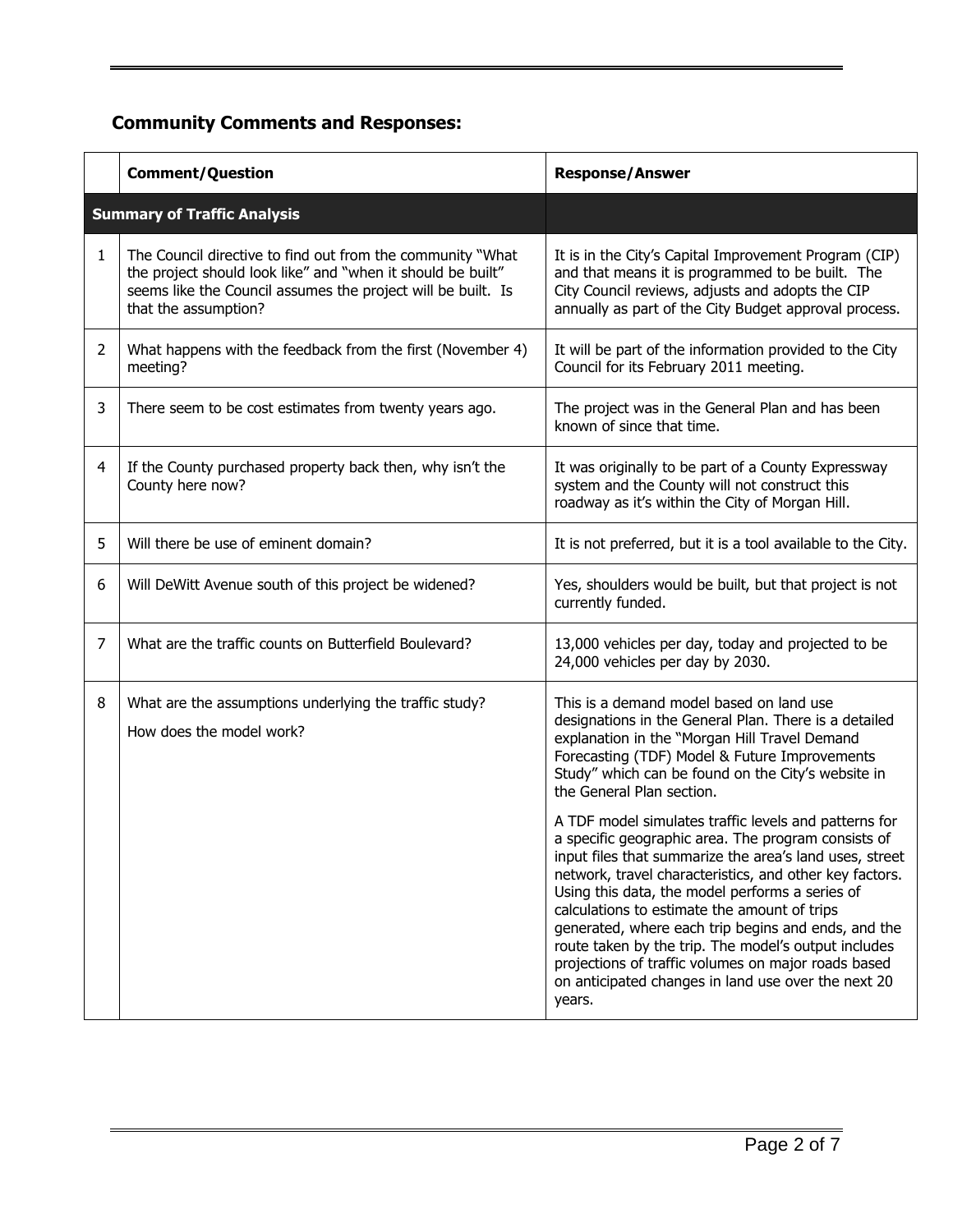|    | <b>Comment/Question</b>                                                                                                                                                                                                                                                     | <b>Response/Answer</b>                                                                                                                                                                                                                                                                                                                                                                                                                                                                                                                                                                                                                                                                                           |
|----|-----------------------------------------------------------------------------------------------------------------------------------------------------------------------------------------------------------------------------------------------------------------------------|------------------------------------------------------------------------------------------------------------------------------------------------------------------------------------------------------------------------------------------------------------------------------------------------------------------------------------------------------------------------------------------------------------------------------------------------------------------------------------------------------------------------------------------------------------------------------------------------------------------------------------------------------------------------------------------------------------------|
| 9  | What is the area covered by the traffic modeling?                                                                                                                                                                                                                           | The travel demand model includes portions of south<br>San Jose including Coyote Valley to the Santa Clara<br>County line (just south of Gilroy) and includes<br>external stations (i.e., gateways) where major<br>roadways provide access into the overall model area.                                                                                                                                                                                                                                                                                                                                                                                                                                           |
| 10 | Was this model tested against reality?                                                                                                                                                                                                                                      | Yes, daily, AM and PM peak hour reasonableness and<br>validation checks were performed for the base year<br>(2007) City of Morgan Hill (City) Travel Demand<br>Forecast (TDF) model. Model validation is the term<br>used to describe model performance in terms of how<br>closely the model's output (e.g., volumes) matches<br>existing travel data (e.g., counts) in the base year.<br>We also conducted dynamic validation tests, which<br>compare the reasonableness of model output relative<br>to changes in land use and roadway network (e.g.,<br>number of lanes). The "Morgan Hill Travel Demand<br>Forecasting Model & Future Improvements Study"<br>(June 2009) is available on the City's website. |
| 11 | How does the traffic model determine the origin and<br>destination of trips?                                                                                                                                                                                                | We used the Morgan Hill Travel Demand Model to<br>conduct a select link query. This query creates unique<br>flow fields to track vehicles that travel through<br>Morgan Hill from Tilton Avenue to Watsonville Road.                                                                                                                                                                                                                                                                                                                                                                                                                                                                                             |
| 12 | Regional traffic is 20% of what?                                                                                                                                                                                                                                            | Based on the select link query, it is estimated that 15<br>to 20 percent of the traffic on the proposed Santa<br>Teresa Boulevard extension has both origin and<br>destination outside of Morgan Hill. The majority of the<br>traffic has an origin and/or destination in Morgan Hill<br>(i.e., non-through traffic).                                                                                                                                                                                                                                                                                                                                                                                            |
| 13 | Will there be changes to the stop sign at intersection of<br>DeWitt Avenue and Edmundson Avenue?                                                                                                                                                                            | No, none are anticipated.                                                                                                                                                                                                                                                                                                                                                                                                                                                                                                                                                                                                                                                                                        |
| 14 | A neighbor pointed out specific areas with drops in traffic and<br>other neighbors will see increases. The speaker also<br>questioned the taking of traffic out of downtown, suggesting<br>the need to stimulate the economy. The speaker stated a<br>need for more trails. | Comments noted.                                                                                                                                                                                                                                                                                                                                                                                                                                                                                                                                                                                                                                                                                                  |
|    | <b>Roadway Design Elements</b>                                                                                                                                                                                                                                              |                                                                                                                                                                                                                                                                                                                                                                                                                                                                                                                                                                                                                                                                                                                  |
| 15 | Is the right side of the graphics the Spring Hill area?                                                                                                                                                                                                                     | Yes, it is that plus other development on the East<br>Side for the length of the project.                                                                                                                                                                                                                                                                                                                                                                                                                                                                                                                                                                                                                        |
| 16 | Does this plan to go down DeWitt Avenue?                                                                                                                                                                                                                                    | No, it will end at DeWitt Avenue and Spring Avenue.                                                                                                                                                                                                                                                                                                                                                                                                                                                                                                                                                                                                                                                              |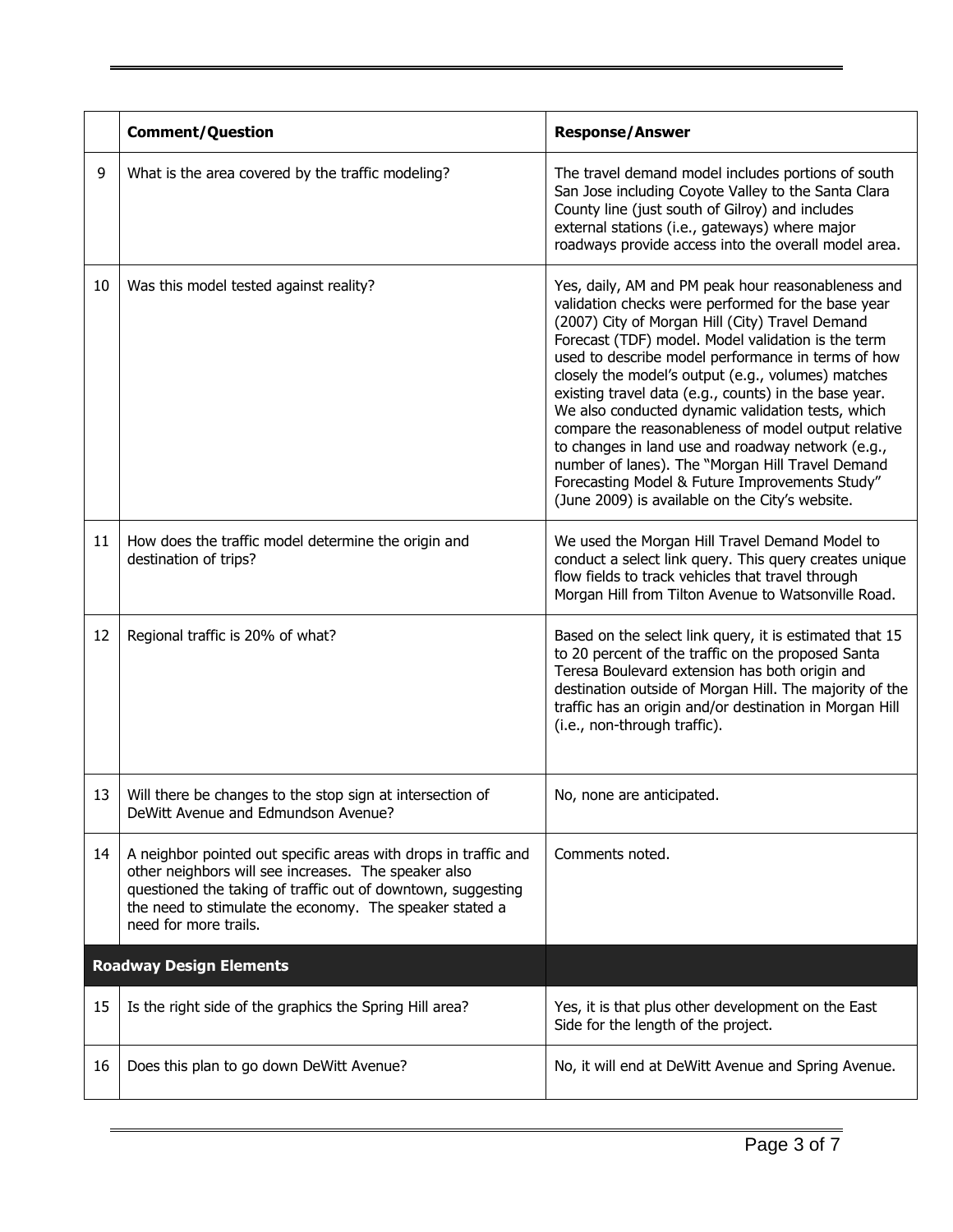|    | <b>Comment/Question</b>                                                               | <b>Response/Answer</b>                                                                                                      |
|----|---------------------------------------------------------------------------------------|-----------------------------------------------------------------------------------------------------------------------------|
| 17 | Which property does the County own?                                                   | The County owns several parcels near Nob Hill<br>Terrace in the vicinity of West Main Street.                               |
| 18 | Will there be new traffic signals?                                                    | Yes. There will be new traffic signals at Main Avenue<br>and DeWitt Avenue.                                                 |
| 19 | Will there be sidewalks on Dunne Avenue?                                              | A separate project will install sidewalks on West<br>Dunne Ave between Peak Ave and Monterey Road.                          |
| 20 | What is the distance from the existing stop sign on DeWitt to<br>the new stoplight?   | Approximately four hundred (400) feet; the stop sign<br>will stay and the new traffic signal will be installed.             |
| 21 | Would traffic close at Spring Avenue?                                                 | More study is needed to be able to clarify how traffic<br>will move through this area.                                      |
| 22 | Why isn't more known about the tie-in's?                                              | To date no design effort has been spent to analyze<br>and design this area.                                                 |
| 23 | What if you want to be able to turn right on DeWitt Avenue?                           | That movement will be available.                                                                                            |
| 24 | Is having a street lights in the median dependent upon<br>median design?              | Yes, the wider median would be needed in order to<br>put a street light there.                                              |
| 25 | Cross-Section Design No. 1 versus Design No. 2                                        | Twelve (12) people preferred Design No. 1 and<br>twenty-four (24) people preferred Design No. 2.                            |
| 26 | How will the sound walls address the potential for graffiti?                          | There could be treatments or landscaping to make<br>graffiti less likely.                                                   |
| 27 | What will be the speed limit on the road?                                             | 35 mph is the expected design speed.                                                                                        |
| 28 | This process doesn't make sense.                                                      | It is still early in the process, there will be an EIR<br>process and more feedback given before construction<br>commences. |
| 28 | Will sound walls replace backyard fences?                                             | That will be looked at.                                                                                                     |
| 30 | Spring Hill resident requested the study of a berm, or<br>berm/soundwall combination. | Request noted.                                                                                                              |
| 31 | Would prefer the road to be as far as possible from Spring Hill.                      | Plan is to place it about forty feed (40') from the<br>current back yards on Spring Hill.                                   |
| 32 | Timing Poll:                                                                          | Less than 5 years:<br>18<br>5 to 10 years:<br>2<br>1<br>10 plus years:<br>28<br>Never:                                      |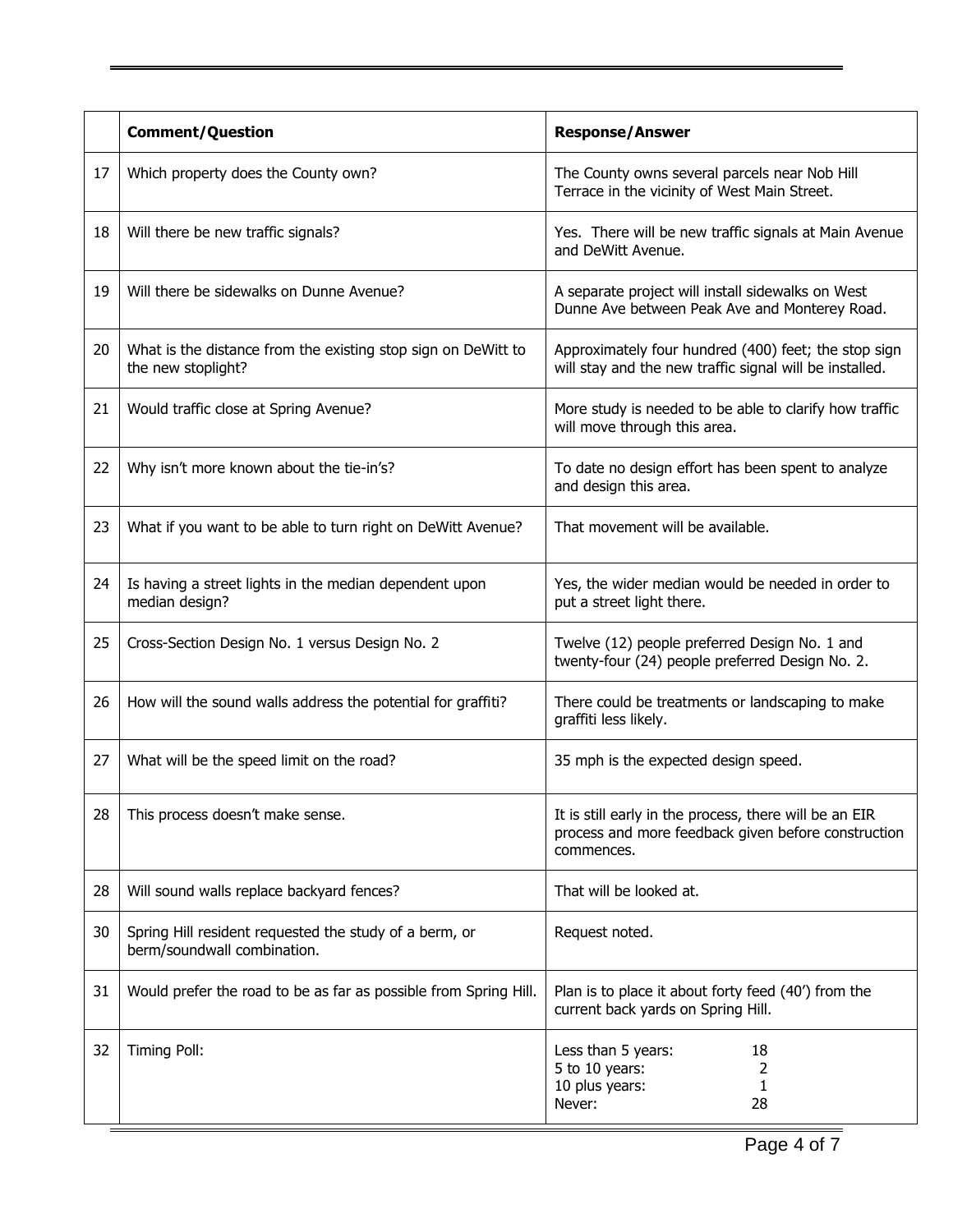|    | <b>Comment/Question</b>                                                                                                                                                                                                                                         | <b>Response/Answer</b>                                                                                                                                                             |
|----|-----------------------------------------------------------------------------------------------------------------------------------------------------------------------------------------------------------------------------------------------------------------|------------------------------------------------------------------------------------------------------------------------------------------------------------------------------------|
| 33 | Is there an option to not build the project?                                                                                                                                                                                                                    | Not at this time.                                                                                                                                                                  |
| 34 | There are often people in this area from other neighborhoods<br>- there are destinations here (schools, libraries, churches,<br>private schools, city hall). It should not be an "if" but now, as<br>soon as possible, as far as when it should be constructed. | Comment noted.                                                                                                                                                                     |
| 35 | What about project phasing: Stop part-way, stop at Main, and<br>not connect through until the "Gilroy plan" is developed.<br>Speaker likes the latest design - would allow DeWitt to<br>continue.                                                               | Comment noted.                                                                                                                                                                     |
| 36 | Speaker agrees with last comment - Main to Dunne makes<br>sense. The other part seems like making Santa Teresa too<br>wide.                                                                                                                                     | Comment noted.                                                                                                                                                                     |
| 37 | Last intersection at Spring Ave and Santa Teresa is an easy<br>fix: add a right turn lane. Simple fix; 90% of people would<br>use it.                                                                                                                           | Comment noted.                                                                                                                                                                     |
| 38 | Was Butterfield Blvd to Watsonville Road studied? Might help<br>to take pressure off these streets.                                                                                                                                                             | No it was not specifically studied as part of this effort.                                                                                                                         |
| 39 | This seems like a road to nowhere. Speaker lives on the<br>Westside and has concern about a new traffic signal.                                                                                                                                                 | Comment noted.                                                                                                                                                                     |
| 40 | The Sunnyside connection: will that happen?                                                                                                                                                                                                                     | This is in the County jurisdiction; an "S" curve is<br>planned.                                                                                                                    |
| 41 | Was this presented as part of the General Plan? As part of the<br>big picture, it makes sense. Traffic will come off Monterey<br>Road.                                                                                                                          | Yes.                                                                                                                                                                               |
| 42 | Would like to see what traffic build-up will be at certain<br>intersections under this plan.                                                                                                                                                                    | That information will be in the EIR should this project<br>move forward.                                                                                                           |
| 43 | Will Dunne and/or Main be closed during construction?                                                                                                                                                                                                           | No these streets will be affected by construction but<br>not closed. Construction will be staged to keep the<br>streets available. Short term closures and detours<br>might occur. |
| 44 | Blocking off of DeWitt Ave is new. What was in the traffic<br>study?                                                                                                                                                                                            | You can see the reference on Page 7 of the<br>Memorandum document (provided at the meeting).                                                                                       |
| 45 | Is traffic being encouraged to cut through?                                                                                                                                                                                                                     | It provides a direct connection between Main and<br>Spring. See the answer No. 44 from the summary of<br>the last meeting.                                                         |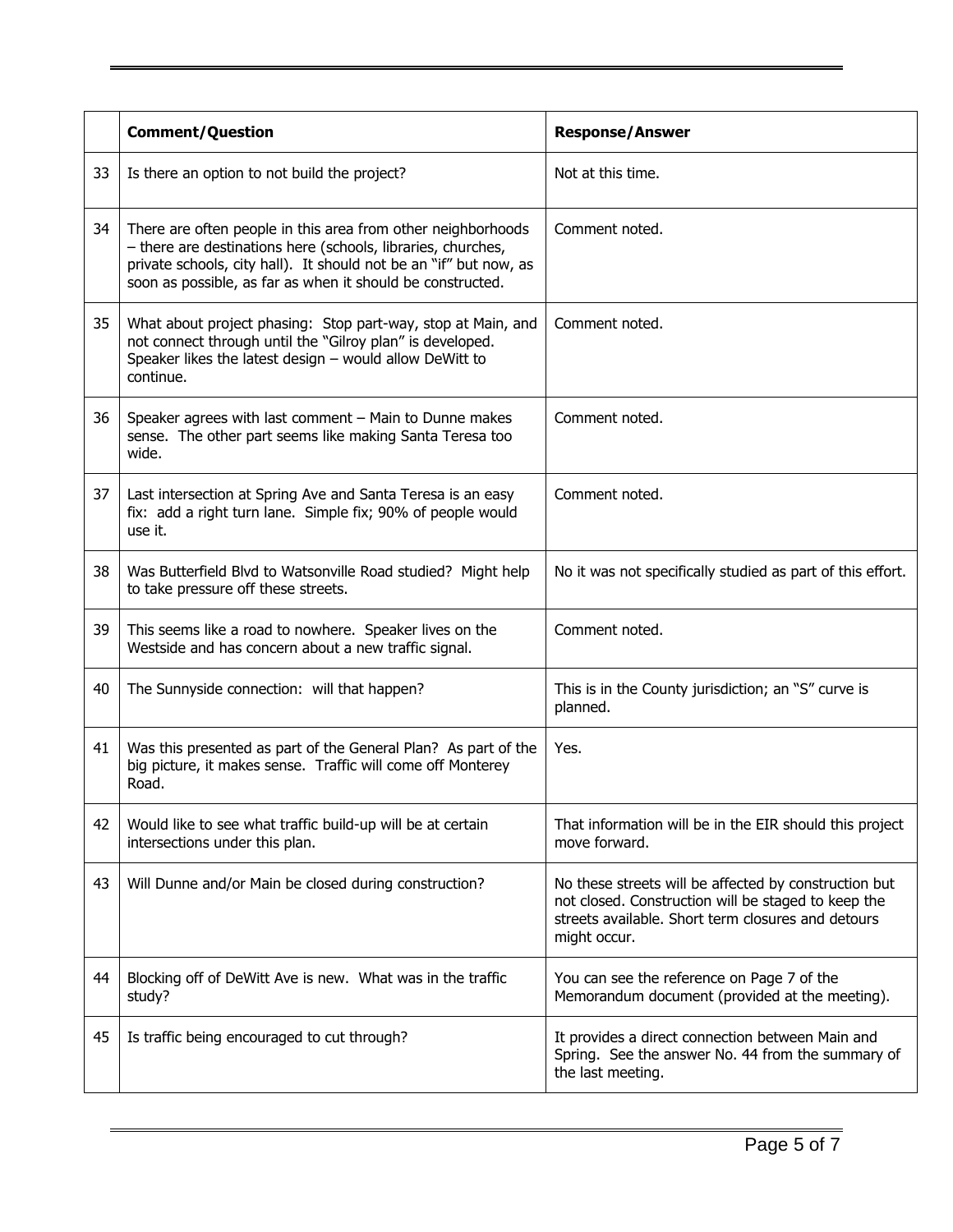|    | <b>Comment/Question</b>                                                                                                                                                                                                                        | <b>Response/Answer</b>                                                                                               |
|----|------------------------------------------------------------------------------------------------------------------------------------------------------------------------------------------------------------------------------------------------|----------------------------------------------------------------------------------------------------------------------|
| 46 | What is the feedback from the business community?                                                                                                                                                                                              | There is nothing yet specifically on this project.                                                                   |
| 47 | Speaker prefers that Butterfield Road be the north-south<br>arterial, not country road to country road. How does this plan<br>integrate with future County plans?                                                                              | Comment noted.                                                                                                       |
| 48 | Audience member has experienced support from the business<br>community regarding this proposed project- especially for<br>bike and pedestrian connections.                                                                                     | Comment noted.                                                                                                       |
| 49 | Audience member likes to walk Downtown from her Spring Hill<br>neighborhood. How often are the traffic volume surveys<br>done?                                                                                                                 | Some locations have been counted multiple times in<br>the last few years, other locations are counted less<br>often. |
| 50 | Need two or three scenarios regarding the connection to<br>DeWitt before we decide.                                                                                                                                                            | Comment noted. The City Council may decide that<br>additional options are desired.                                   |
| 51 | Has there been thought regarding connecting Main and<br>Dunne? Audience member supports connecting to bike trails.<br>Requests that designers look to provide ability for bikes and<br>pedestrians to get across this section of Santa Teresa. | Comment noted.                                                                                                       |
| 52 | Has there been a traffic study on Spring Avenue, will there be<br>more or less traffic with the project.                                                                                                                                       | No, that has not been done.                                                                                          |